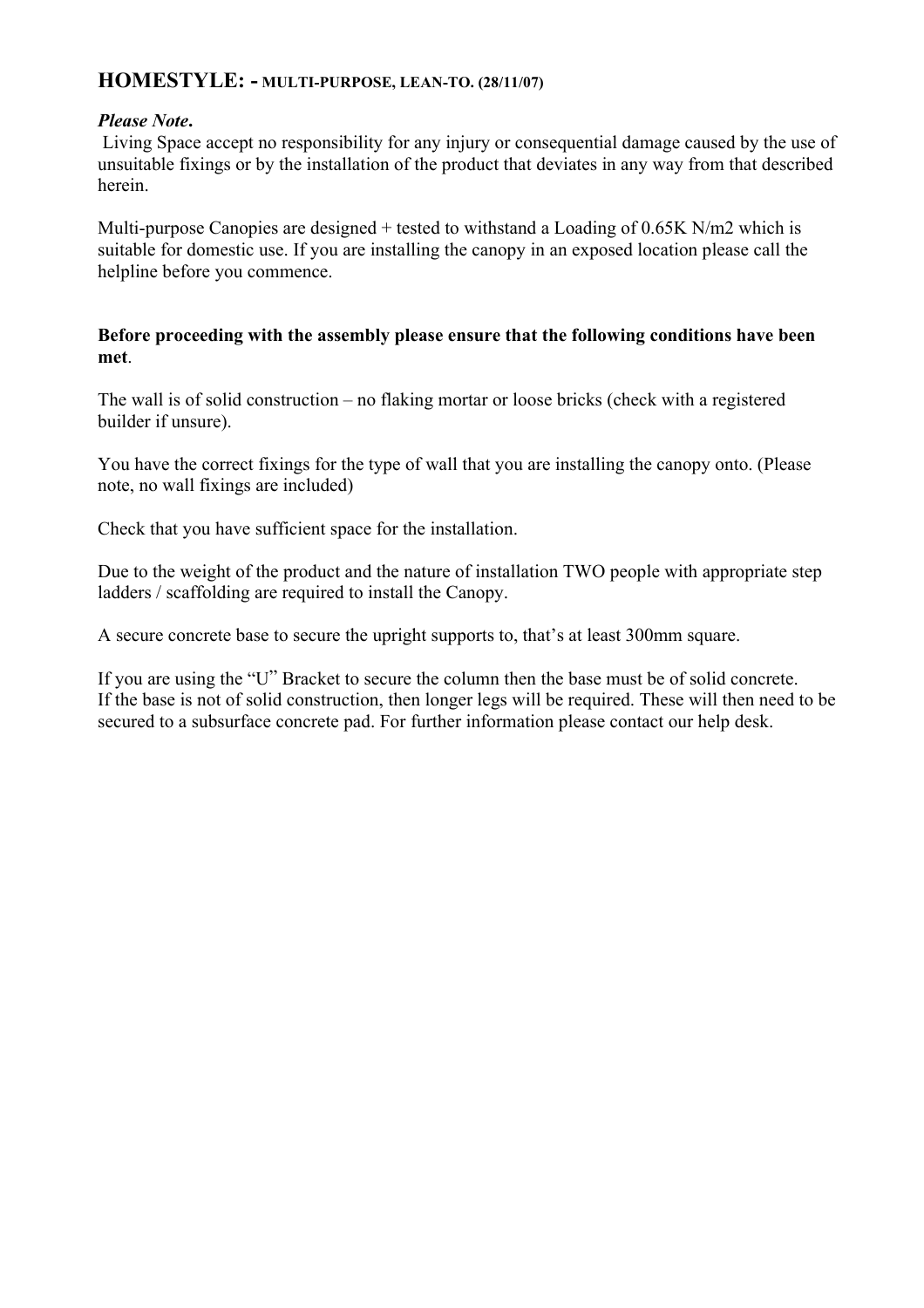# **Installation starts here.**

Before each stage some additional work (at ground level) on the parts may be required to aid assembly.

### **Wall Plate.**

Pre drill part along length. See drawing below.

Drill holes 50mm in from each end and at approximately 450mm centres along the length of the wall plate. Remove any debris and sharp edges.

Fit the Rubber Gaskets. See drawing below.

Use soapy water to aid rubber slide along recess in profile if req,



PRE DRILL CLEARANCE HOLES WHILE AT GROUND LEVEL ALONG THE LENGTH OF EACH PART (TYP 50mm IN EACH END AND 500 CENTRES)

Assemble the Wall Plate see drawing and secure to wall.

\*\* Ensure the wall plate is horizontal using a spirit level. \*\*

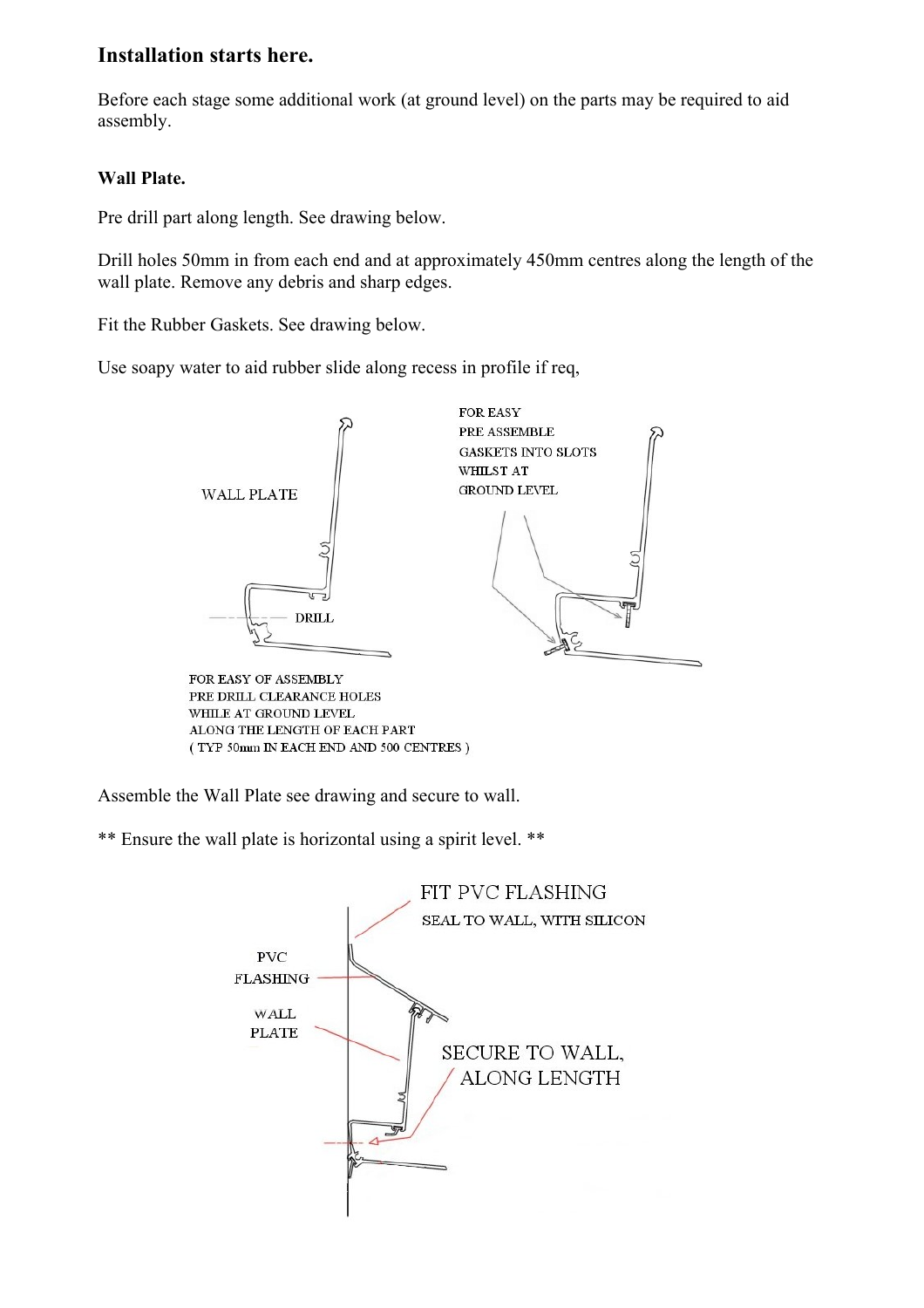### **Front Support Frame Assembly**

Assemble front support frame and legs as indicated below.………



Two shoes are to be fixed to the Eaves Beam, these locate the upper ends of the Posts. Upper shoes are supplied blank and are drilled on site.

Additional Shoes are fixed securely to the floor, in position to receive the assembled support frame (see below)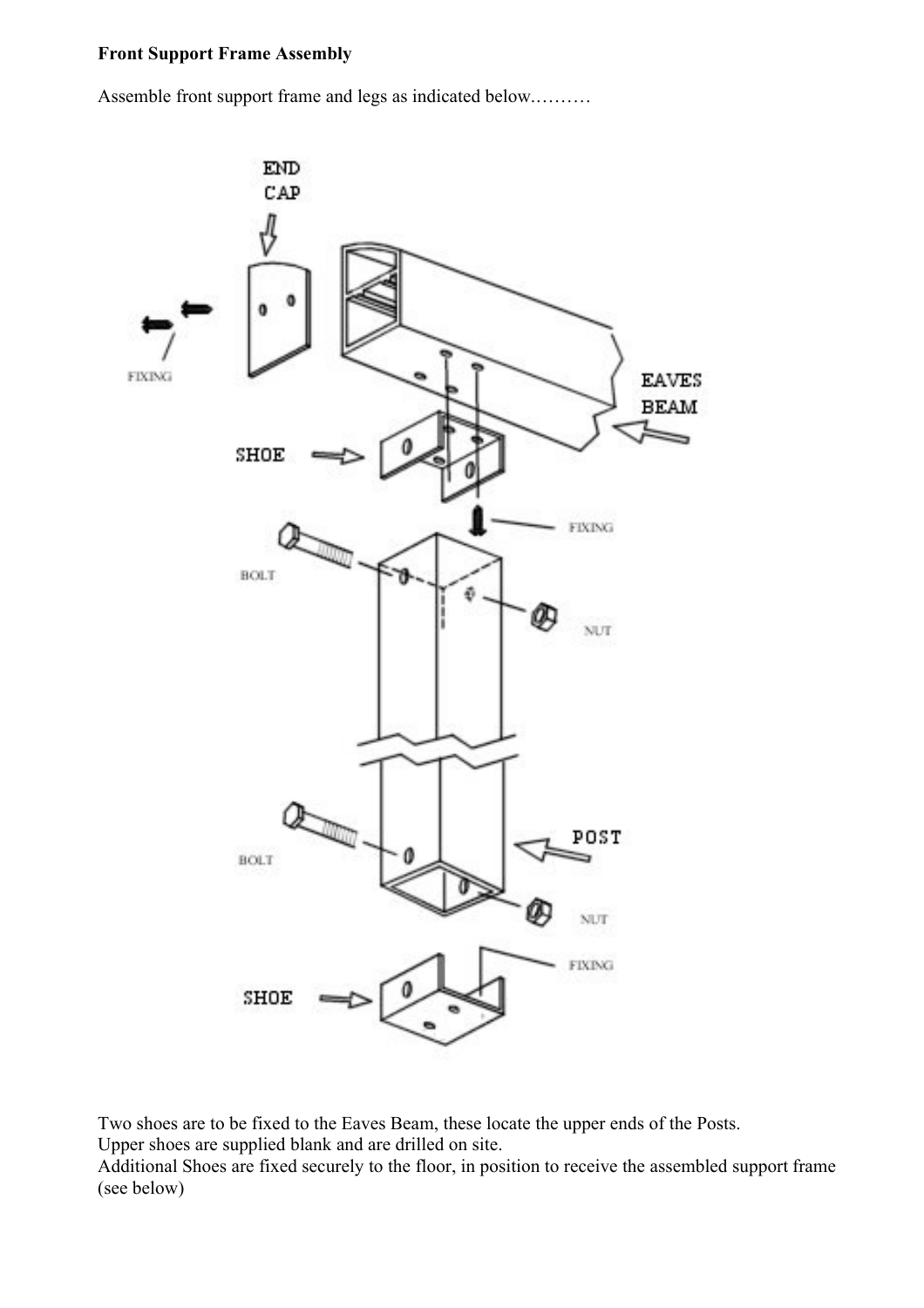

| Length $"L"$ | Distance "D" | Wall Plate "H" |
|--------------|--------------|----------------|
| 1475mm       | 1464mm       | 2470mm         |
| 2475mm       | 2449mm       | $2643$ mm      |
| 2975mm       | 2942mm       | 2729mm         |
| 3475mm       | 3434mm       | 2815mm         |
| 4975mm       | 3944mm       | $2902$ mm      |
|              |              |                |

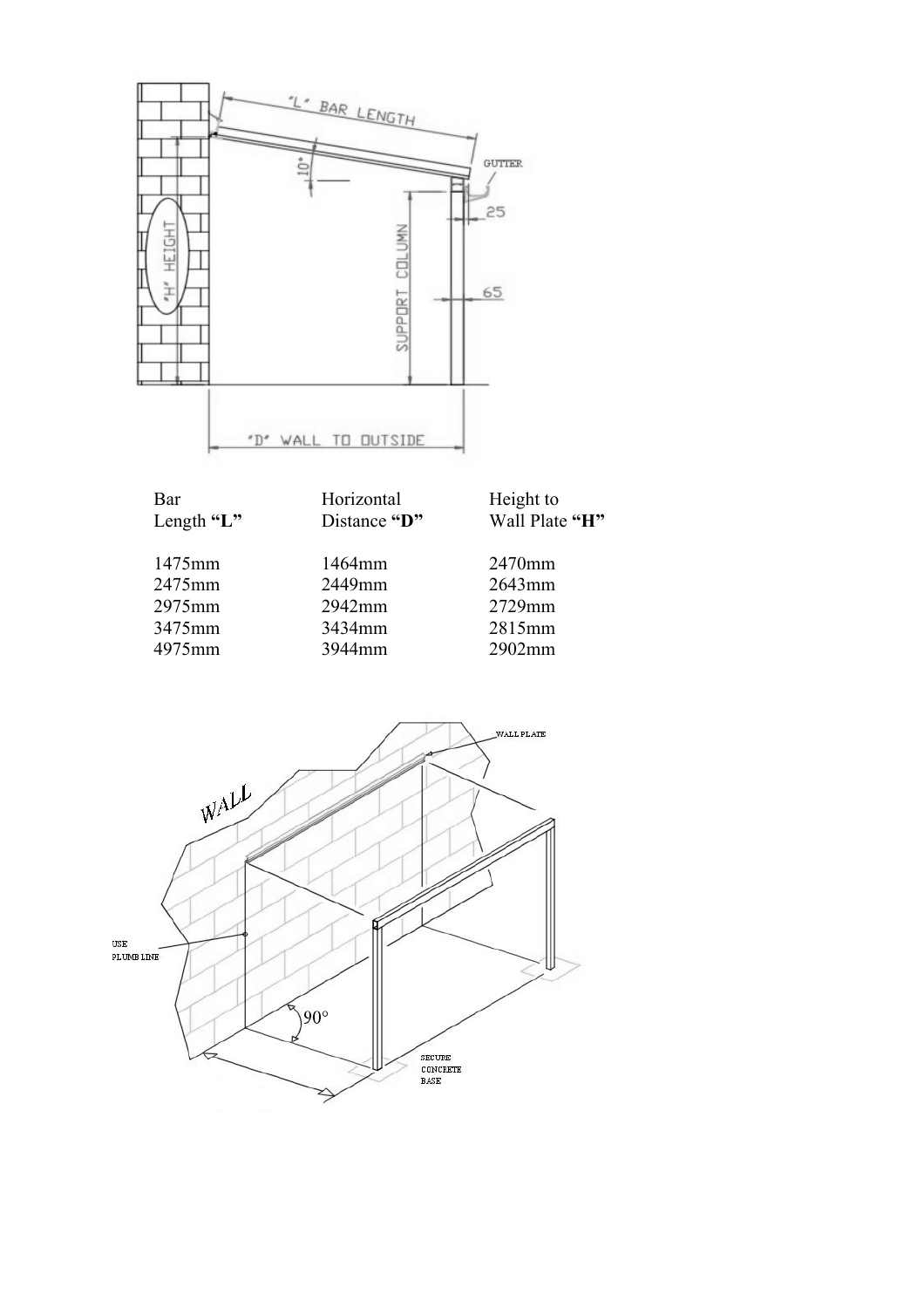To obtain good water flow ensure the eaves beam is positioned (as below) With the slope away from the wall.



### **Preparation of the Glazing Panels.**

The Panel Fixing Packs provided contain self-tapping screws to secure the panels. Plastic screw caps are provided for use where screw heads are visible.

Lay out all panels on floor to ensure size of canopy is correct.

Pre drill parts along length see drawing --- FIGURE 8



**LH END CLOSURE** 

FOR EASY OF **ASSEMBLY** 

PRE DRILL **CLEARANCE HOLES** 

**WHILE AT** GROUND LEVEL

ALONG THE LENGTH OF EACH PART

TYP 100mm IN **EACH END AND 500 CENTRES**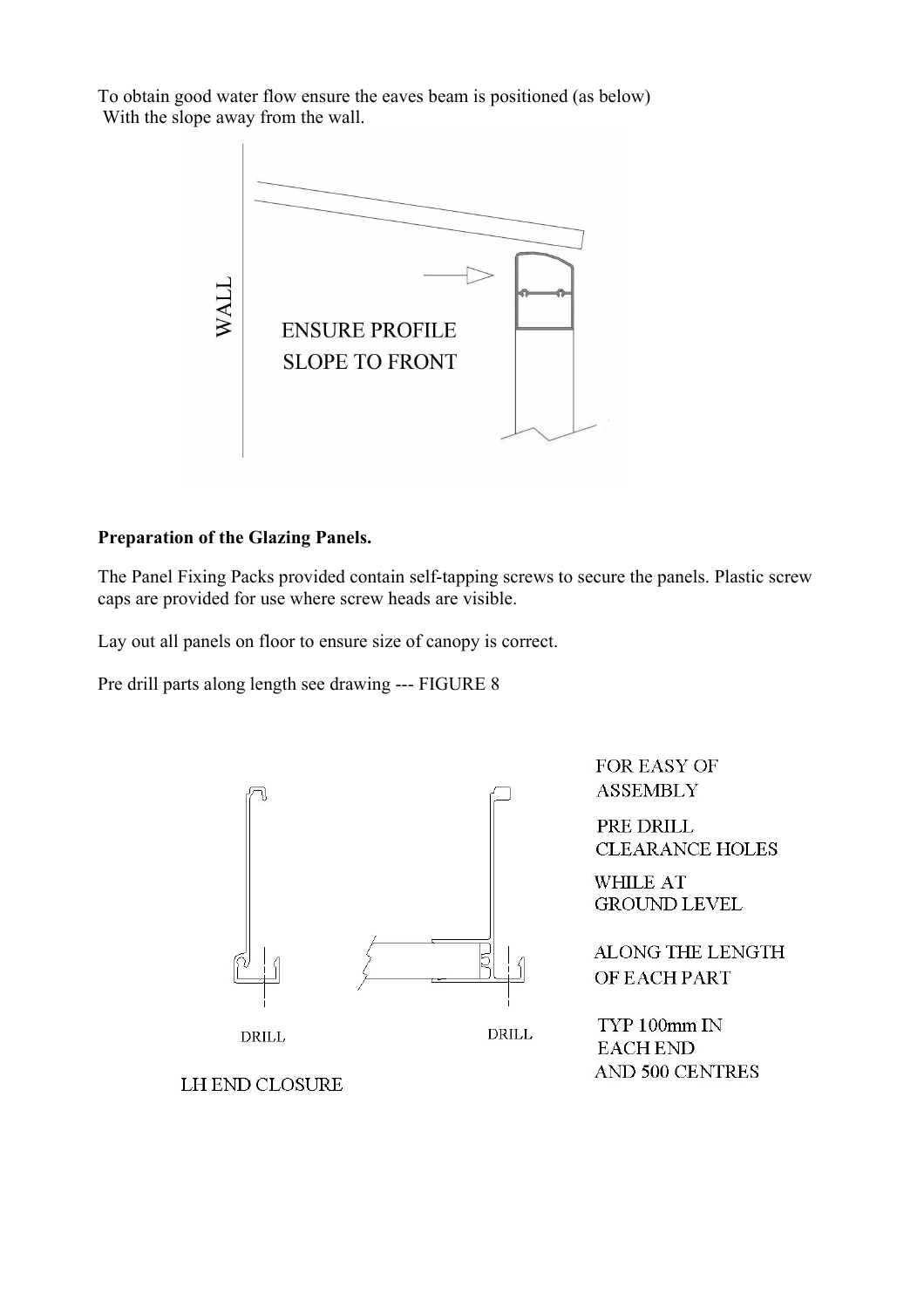(Step 1)

 Starting at the left of the canopy as you face the wall, position the Left Hand end closure. Ensuring that it is square to the wall. Secure with screws.



Assembling Roof Panels see drawing

Each glazing panel has a polycarbonate protrusion of approximately 25mm this needs to be fed into the wall plate to provide a watertight seal. Ensure panel pushed fully into wall plate, front edge should be level with previously fixed part.

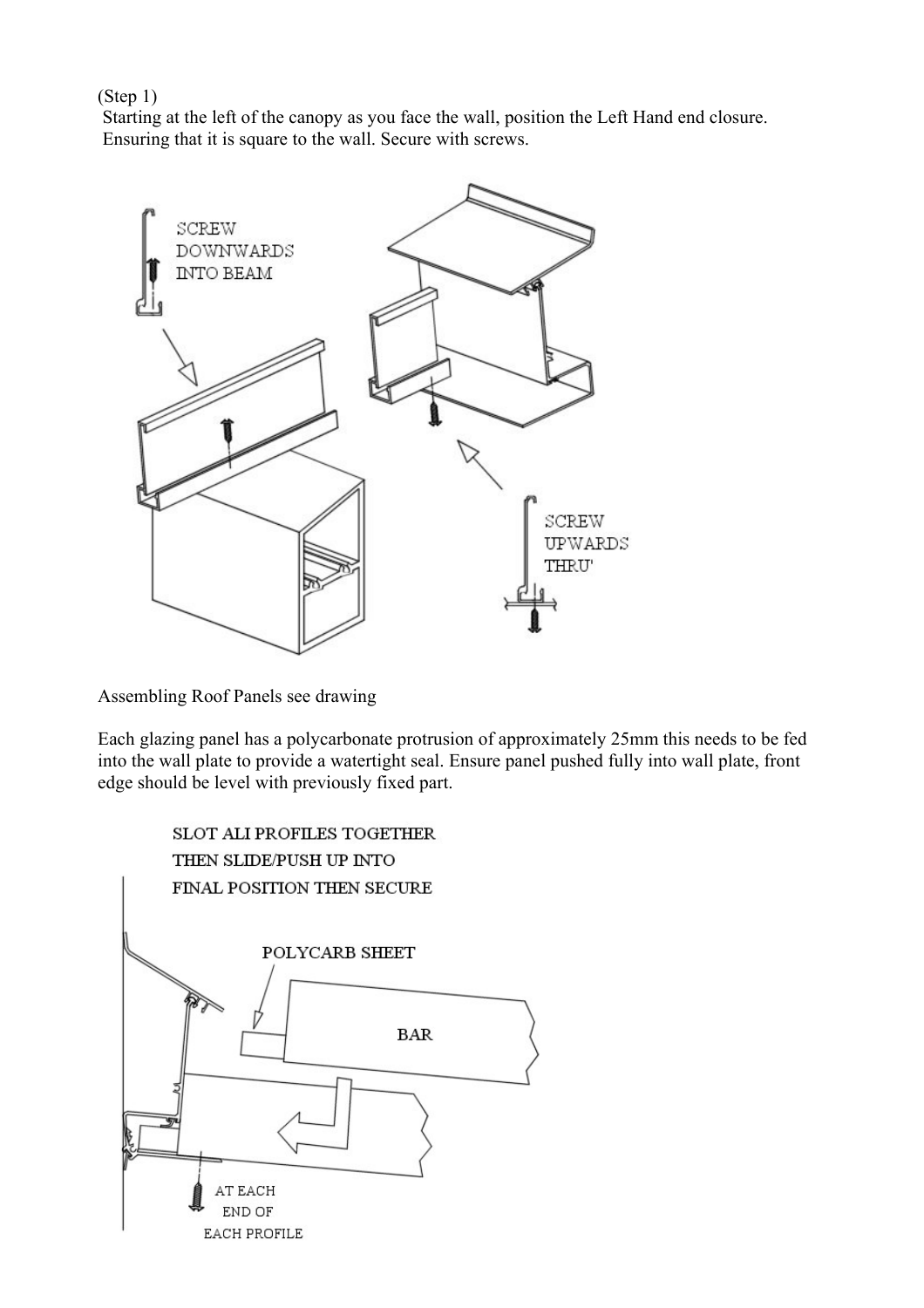(Step 2)

Lift one pre-assembled panel on to the roof and locate onto the previously fixed Aluminium profile.





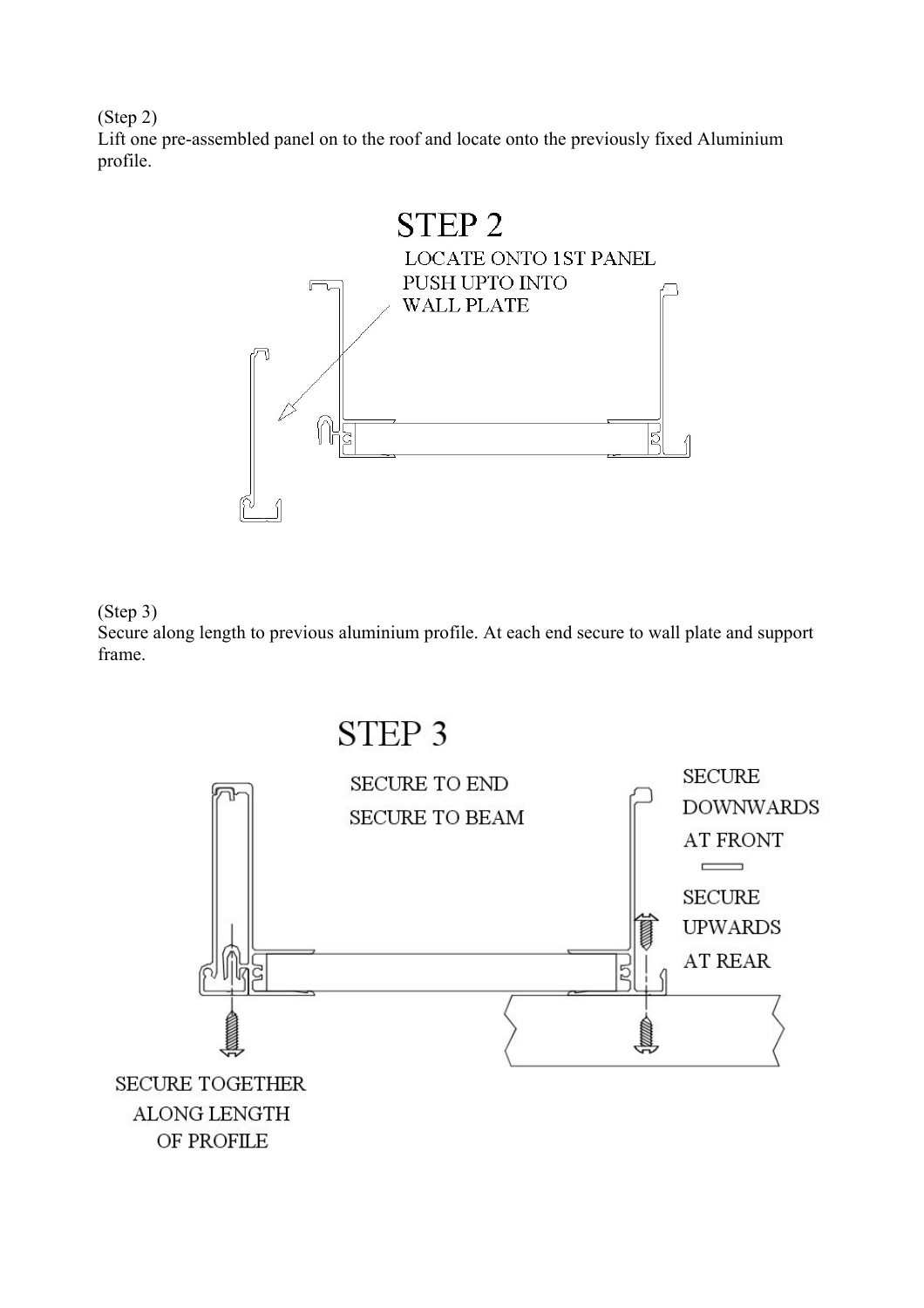(Step 4+5)

Lift one pre-assembled panels on to the roof and locate onto the previously fixed Aluminium profile.



Repeat with additional panels. Secure each as positioned, while access and fixing position within reach.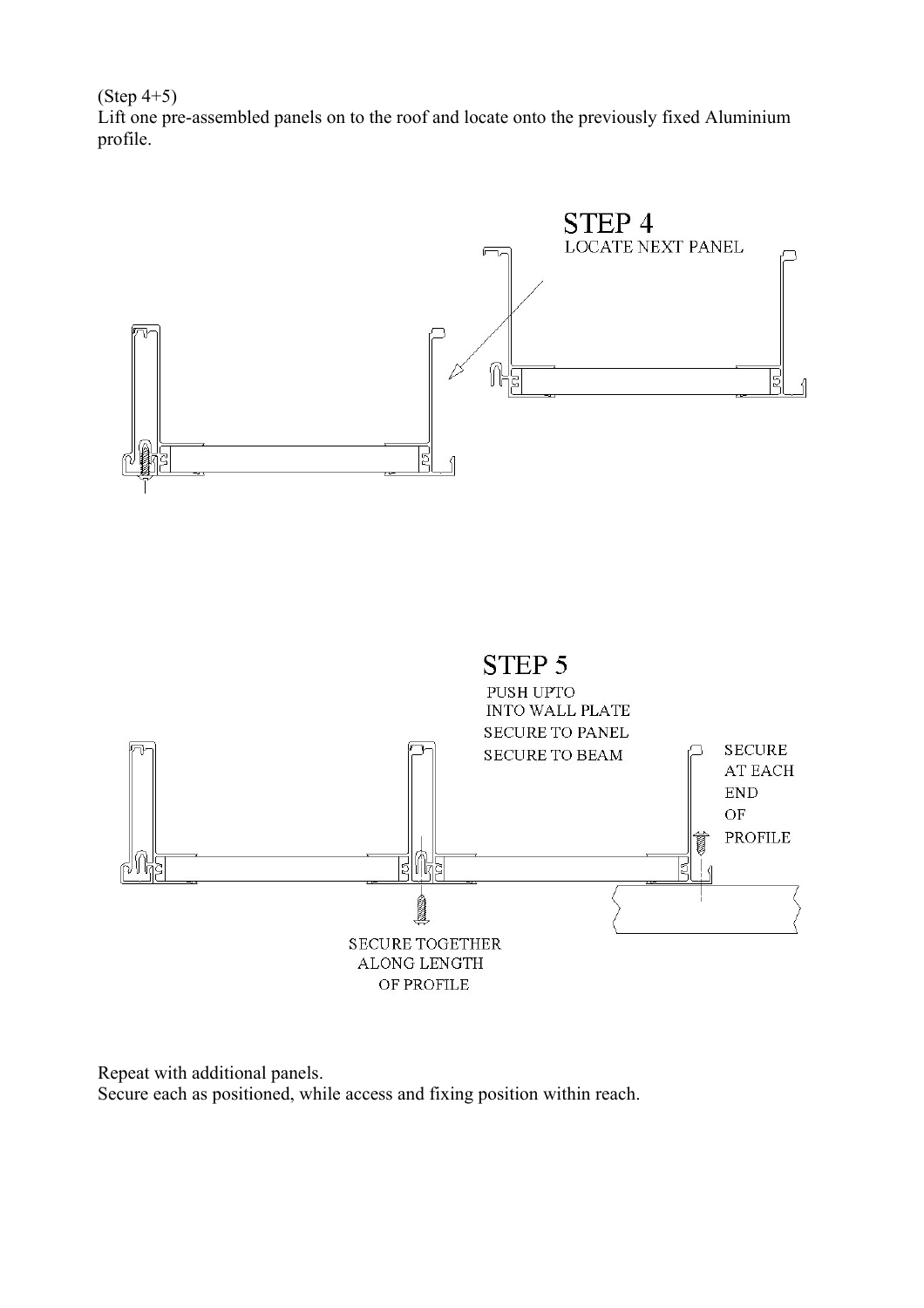(Step 6+7)

At right hand end use final single End Closure to complete appearance, fix through angled edge as previous, along length.



(Step 8) You can now fix the Rafter End Caps using the screws and caps provided